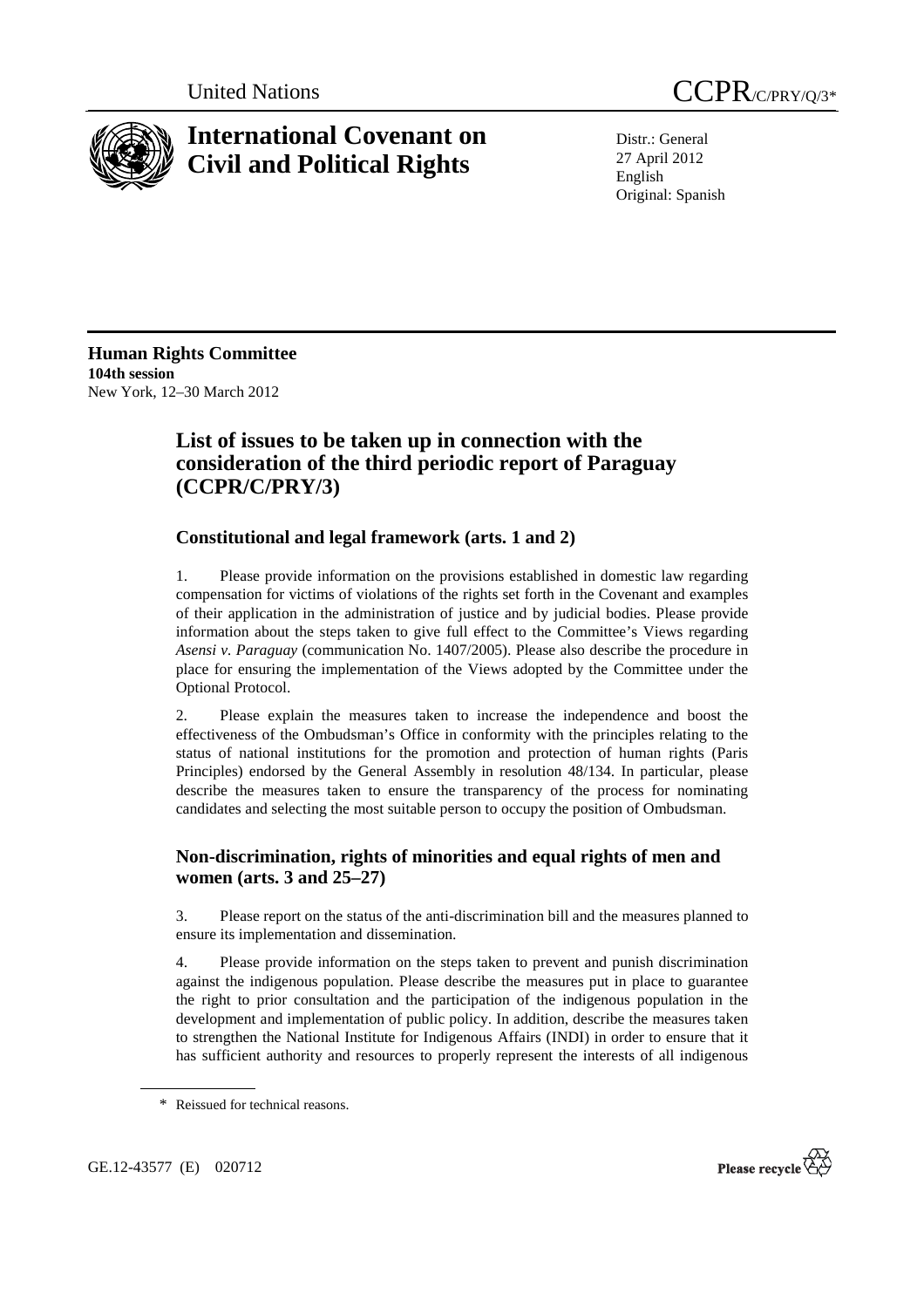persons. How does the State party ensure that land claims made by indigenous communities are processed promptly? Please provide examples of the State's satisfactory settlement of such claims.

5. Please provide disaggregated information for urban and rural areas on: (a) female employment rates and the percentage of positions of responsibility in the public and private sectors that are held by women; (b) the steps taken to guarantee equal pay for equal work for men and women; and (c) how literacy and school attendance rates for women compare with those for men. Please indicate what action has been taken to eliminate negative stereotypes and attitudes in society and to end discriminatory practices, in the public and private sectors and in urban and rural areas, that undermine equality for men and women in the exercise of their human rights. In that regard, please describe the results of the measures to promote gender equality implemented under the National Equal Opportunities Plan and the Programme for Equal Opportunities for Women in Education in rural areas. Please also report on the status of the Judicial Secretariat for Gender Issues and whether it has its own budget and suitably qualified human resources.

6. Please describe the decisions and action taken to safeguard the rights of persons with disabilities and ensure their full participation and inclusion in society. Kindly also describe the restrictions which the State party has placed on the right to vote of persons with disabilities, the purpose of those restrictions and explain how they are compatible with the Covenant.

7. Please indicate what legislative reforms or specific measures have been undertaken to combat discrimination against lesbian, gay, bisexual and transgender (LGBT) persons.

#### **States of emergency (art. 4)**

8. Please explain why states of emergency were declared in May 2010 and October 2011 and indicate whether they were duly reported as provided for under article 4 of the Covenant.

#### **Right to life; elimination of slavery, servitude and forced labour; and child protection measures (arts. 6, 8 and 24)**

9. Please provide information on the scale of the problem posed by violence against women and by domestic violence, in particular, in the past five years. Please specify the applicable legislation and the measures taken to ensure that domestic violence cases are properly investigated and that perpetrators are tried and punished. Please advise the Committee of: (a) the number of complaints received; (b) the number of investigations carried out; (c) the number and nature of the penalties imposed; (d) the compensation awarded to victims; and (e) the number of safe houses and other resources allocated to assist domestic violence victims.

10. Please provide statistics on: (a) the number of abortions performed on adult and adolescent women in the last five years; (b) the steps taken to permit access to safe, legal abortions; (c) the number of cases in which abortions have led to criminal prosecution under article 109 of the Criminal Code; and (d) the penalties imposed in those cases.

11. Please provide statistics on the number of complaints filed, investigations conducted and penalties imposed in cases of human trafficking since the passage of Act No. 3440/08. Please describe the measures taken to prevent trafficking in persons, to protect and rehabilitate victims of trafficking and to ensure their reintegration into society. In particular, please report on the implementation of the public policy developed by the Inter-Agency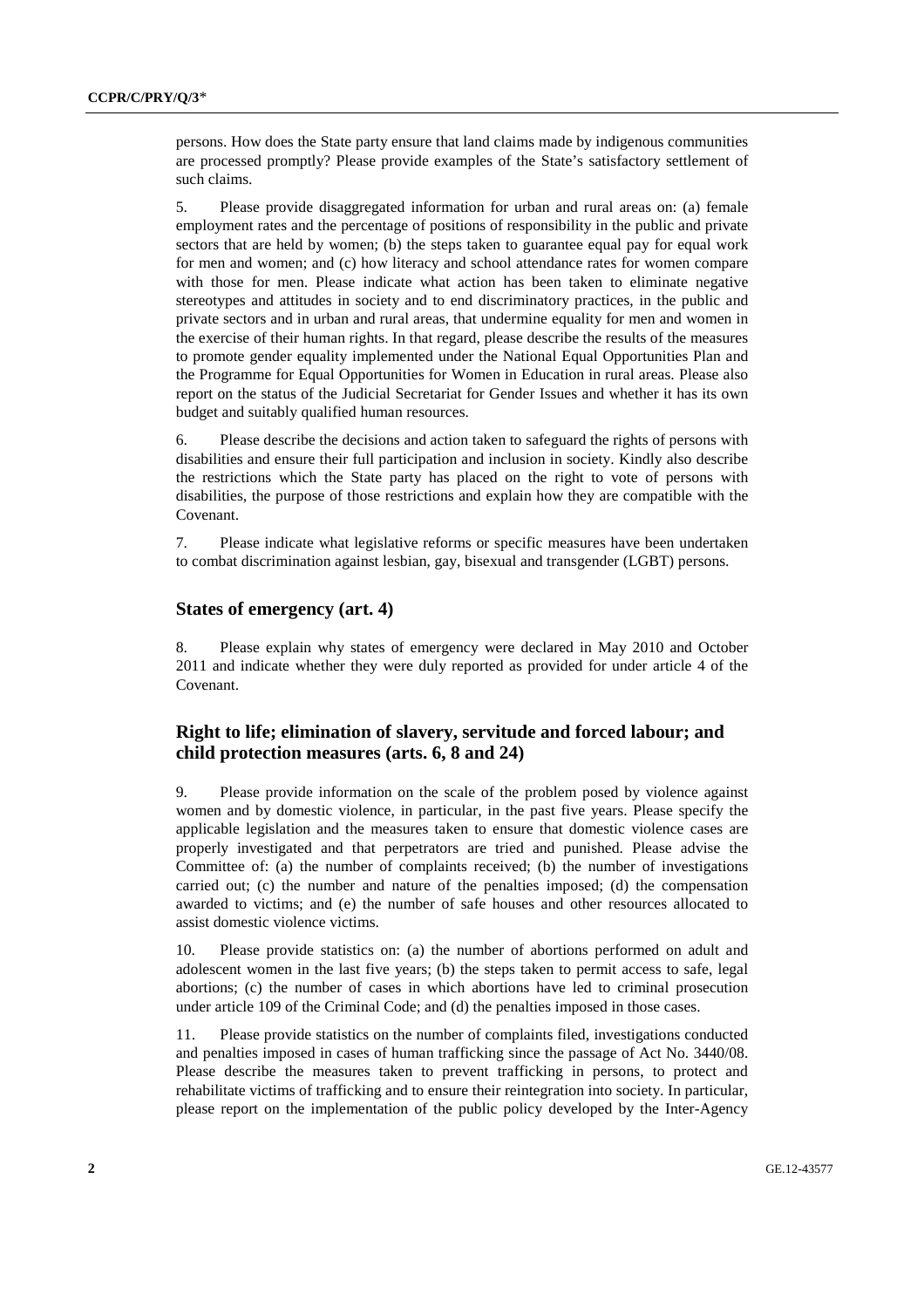Board on Trafficking in Persons. Please also indicate what action has been taken to ensure that domestic legislation on the sexual exploitation and trafficking of persons is in accordance with the applicable international instruments.

12. Please indicate what steps have been taken to prevent the armed forces from recruiting children and adolescents. Also indicate how many cases of forced recruitment of children and adolescents by the armed forces and the police have been reported since the passage of Act No. 569/75, as well as the number of investigations carried out and the decisions taken in each case. Please specify the number of persons who have been found guilty of forcibly recruiting children or adolescents.

13. Please describe the steps that have been taken to prevent forced labour, including debt bondage among indigenous communities in the Chaco, and to punish those responsible, along with the results obtained. Please report on the measures taken to prevent and punish the practice of *criadazgo*, whereby children perform domestic tasks in exchange for food, accommodation and, at times, basic education.

## **Rights of persons deprived of their liberty and prohibition of torture and other cruel, inhuman or degrading treatment or punishment (arts. 7 and 10)**

14. Please describe the measures taken to investigate and prosecute cases of torture by agents of the State and to ensure that victims receive fair and adequate compensation, including the cases mentioned in the report of the Truth and Justice Commission. Please explain why almost all the torture cases reported by the Special Human Rights Unit of the Public Prosecution Service since 2004 have been placed on file and why perpetrators of acts of torture have not been criminally prosecuted.

15. Please provide information on the steps taken to prevent the torture and ill-treatment of persons deprived of their liberty, including those in pretrial detention. Please report on the mechanisms available for investigating complaints of torture and other ill-treatment made by persons deprived of their liberty. Also list the measures adopted to restrict the use of solitary confinement as a punishment for persons deprived of their liberty. Also please report on the steps taken to implement Act No. 4288 on the national preventive mechanism against torture and other cruel, inhuman or degrading treatment or punishment and to define torture in domestic law in terms that are compatible with article 7 of the Covenant.

16. Please describe the results achieved under the plans of the Ministry of Justice and Labour and through other measures to reduce overcrowding in prisons and to improve the conditions of detention in accordance with article 10 of the Covenant. Also please indicate whether and, if so, how often alternative measures to detention are applied, such as the referral of cases to non-judicial procedures, probation, community service or suspended sentences. Please advise whether there are laws or regulations that allow persons deprived of their liberty to vote and explain how the existing situation in this respect is compatible with the Covenant. The Committee would also like to learn about the progress made in the construction of the prison hospital.

17. Please report on the steps taken to ensure that corporal punishment is explicitly prohibited by law in all realms, including in the home and at school. Also specify how the criminal prosecution of such cases is initiated.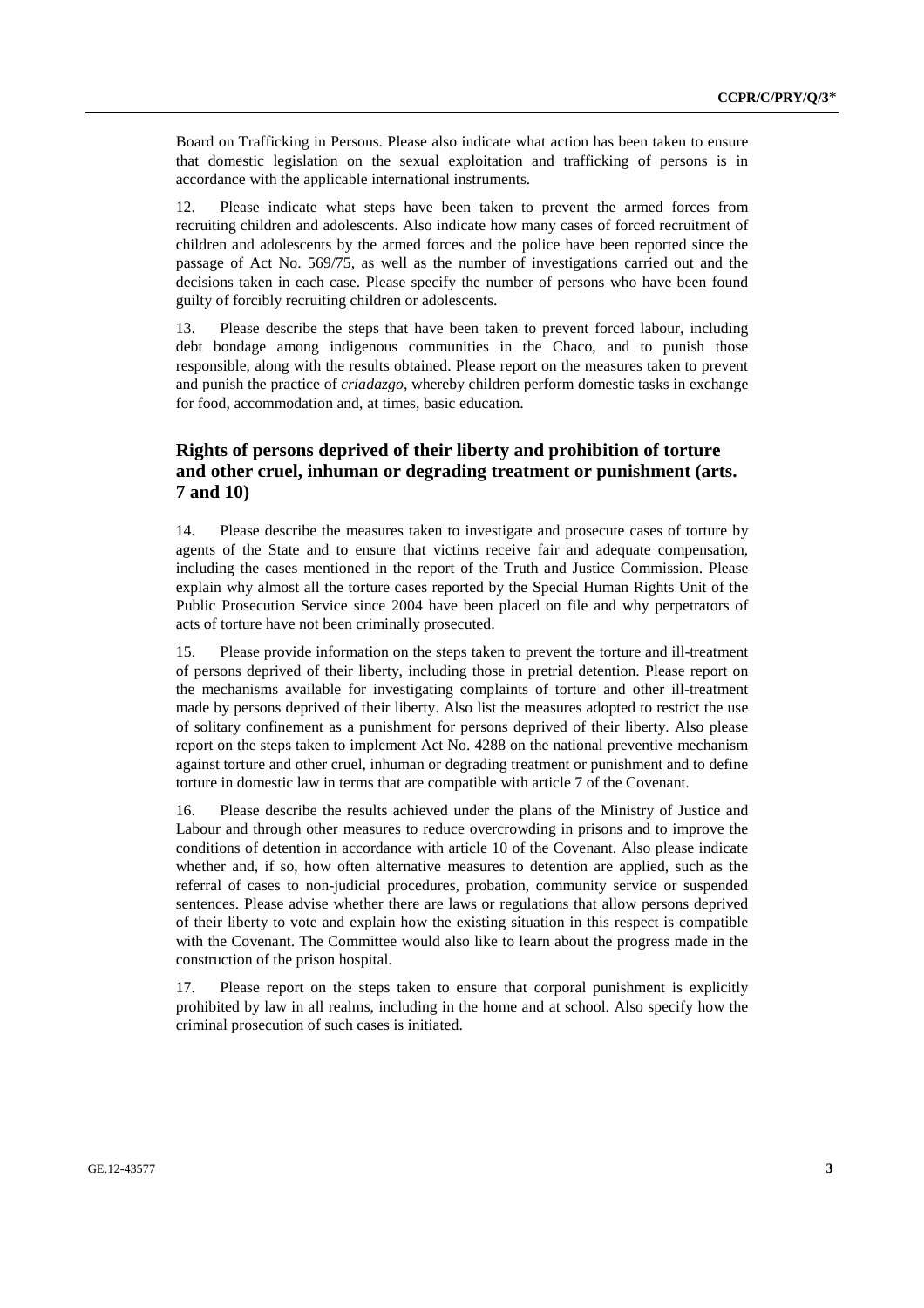#### **Right to liberty and security of person; right to a fair trial and procedural guarantees (arts. 9 and 14)**

18. Please describe the measures taken to guarantee the legal and functional autonomy, as well as the financial independence, of the Public Defender Service, whose establishment was approved under Act No. 4423/11. Please also report on the implementation of the projects for the recruitment of new public defenders undertaken in connection with the budgets for 2010 and 2011, together with the outlook in this respect for the next five years.

19. Please provide information on the specific steps taken to combat corruption, particularly in the judiciary, the police force and the prison system, and on the investigation of corruption cases in the past five years, together with the disciplinary measures and judicial sanctions imposed in such cases. Please also report on the number of complaints received by the Judicial Ethics Court and the decisions and measures that it has adopted since its institution.

20. Please report on the criteria used to determine the amount of compensation to be received under Act No. 3603/08 by victims of the human rights violations perpetrated during the 1954–1989 dictatorship. Please provide statistics on the amounts of compensation awarded and other reparations made for those violations.

#### **Recognition of legal personality and child protection measures (arts. 16 and 24)**

21. Please describe the results of the measures taken to promote the registration of children in rural areas and indigenous communities.

22. Please provide statistics on the number of girls and boys who accompany their mothers in prison and indicate what percentage of those children have access to childcare services and education on prison premises.

## **Freedom of religion and belief (art. 18)**

23. Please provide information on the status of persons who were recognized as conscientious objectors prior to the implementation of Act No. 4013 and explain how the State party goes about ensuring that conscientious objectors are not penalized.

#### **Freedom of opinion and expression (arts. 19 and 20)**

24. Please specify what decisions have been handed down in the defamation suits mentioned in the State party's report, together with the circumstances and year in which the complaints were made.

#### **Right of peaceful assembly and freedom of association (arts. 21 and 22)**

25. Please describe the steps taken to amend the law on the right of peaceful assembly and to ensure the free exercise of that right.